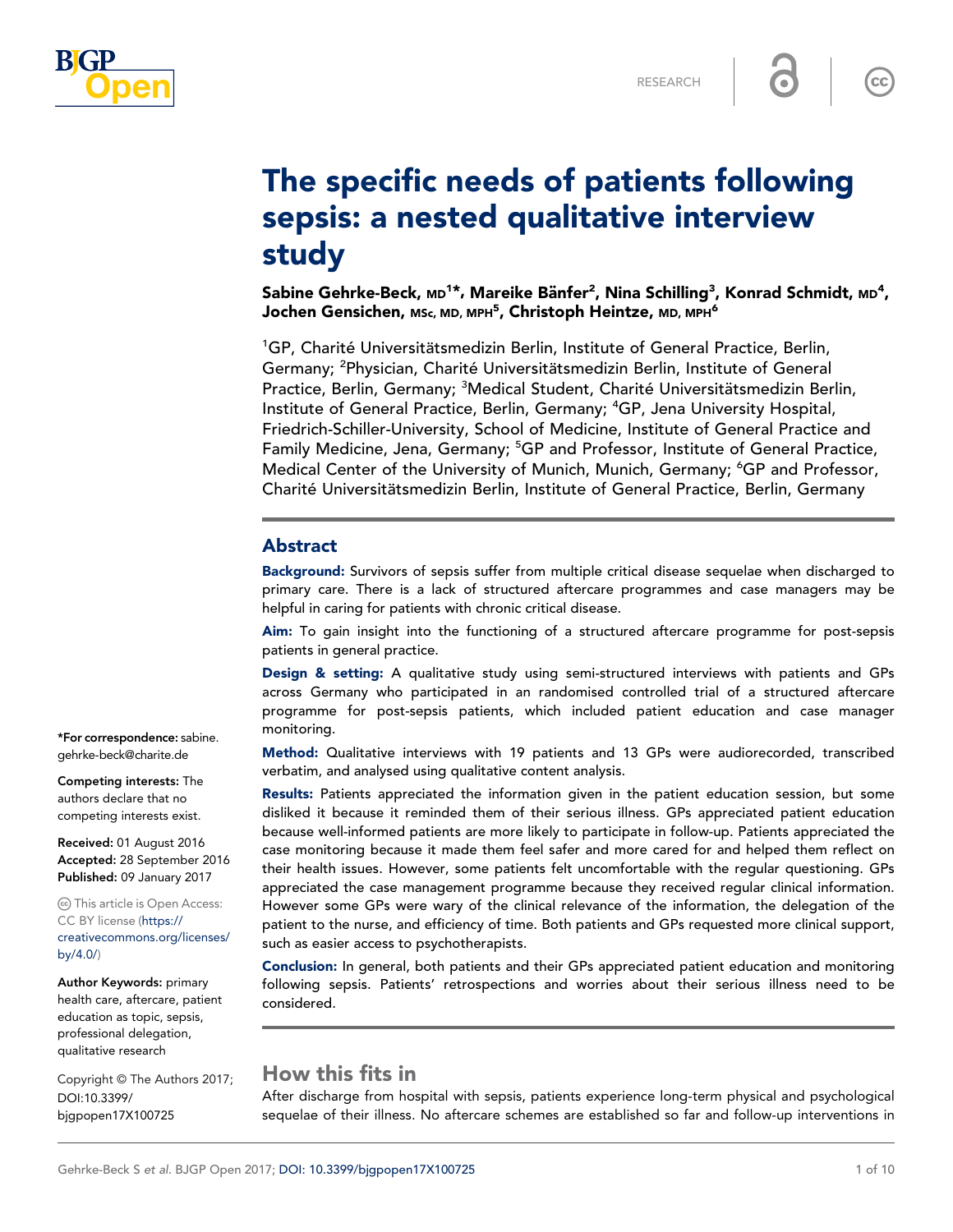

randomised controlled trials (RCTs) showed heterogeneous results. This interview study nested in an aftercare RCT, elicited the effectiveness of a case manager follow-up. Possible barriers that emerged were concerns about education for patients and delegation of tasks and care for GPs.

## Introduction

In an intensive care unit, sepsis is a common diagnosis with 4% of all ICU stays accounting for sepsis and [1](#page-8-0)1% for severe sepsis.<sup>1</sup> In primary care, the follow-up of a post-sepsis patient is not an everyday routine event and a GP can expect to see a patient for follow-up after sepsis two to three times per year.<sup>[1](#page-8-0)</sup>

Post-sepsis patients can experience multiple sequelae. Nearly all patients discharged after critical care have impaired activity of daily life;<sup>[2](#page-8-0)</sup> up to 50% suffer from critical illness-like neuropathy and myopathy.<sup>[2](#page-8-0)</sup> Post-traumatic stress disorder (PTSD) and depression affect one-third of patients<sup>2-</sup>  $5$  and long-term mortality after discharge is significantly increased.<sup>[6](#page-8-0)</sup> GPs need to initiate, monitor, and coordinate care for the complex needs of these patients after discharge. A structured aftercare programme could be helpful and support GPs but currently one does not exist. General hospital-based aftercare programmes have been evaluated with heterogeneous effects.<sup>[7](#page-8-0)</sup>

The SMOOTH (Sepsis Survivors Monitoring and Coordination in Outpatient Healthcare) study evaluated a structured aftercare programme in primary care. The study included adult survivors of severe sepsis or septic shock according to International Classification of Diseases-10 (ICD-10) codes in 19 intensive care units in Germany. The structured aftercare included patient and GP education and patient monitoring by a case manager. Intensive care nurses were trained as case managers. The educational session for patients took place at their homes. The case manager provided information on sepsis sequelae and treatment options, and encouraged adherence to medication, physiotherapy, and a recommended diet. Monitoring consisted of one initial home visit and consecutive calls every 4 weeks for half a year. The results of the monitoring were sent to the liaison GP, who provided clinical decision support to the patient's GP. Details of the RCT are published elsewhere. <sup>[8](#page-8-0)</sup> The study did not find improvement in mental health-related quality of life. <sup>8</sup>

The aim of this interview study was to elicit the views of patients and their GPs on the functioning of the case manager intervention.

# Method

## Design and participants

This was a qualitative, observational study using semi-structured interviews with patients and GPs from the SMOOTH study in Germany. Patients and GPs that had experienced the intervention for at least 8 months between April 2013 and March 2014 were interviewed. Maximum variation sampling using the criteria age, sex, and pre-existing chronic disease was conducted and saturation was reached after 19 patient interviews and 13 interviews with GPs.

## Data collection and analysis

Interview guides for patients and doctors were developed from a theoretical framework derived from literature research covering sepsis sequelae, sepsis aftercare, and case-manager intervention in other chronic conditions.<sup>[7](#page-8-0),9–12</sup> This study reports the perspectives of patients and GPs on the case manager functioning in the intervention; that is, on the delivery of patient education and on the monitoring.

After written consent, two trained researchers from medical and nursing backgrounds conducted the interviews. Most patients chose to be interviewed at home (with one in a dialysis practice, and one in the workplace) and all doctors chose to be interviewed in their practice.

Interviews were audiorecorded, transcribed verbatim, and checked against the audiorecording by an independent researcher. Interviews were analysed using qualitative content analysis using Mayring.<sup>[13](#page-9-0)</sup> Patients and GPs interviews were analysed separately but preliminary results were discussed among the coders and new questions to the material evolved. The researchers started coding with a deductive codes framework derived from literature research. By analysing the text step-bystep, they inductively added and changed categories deriving from the material. The final coding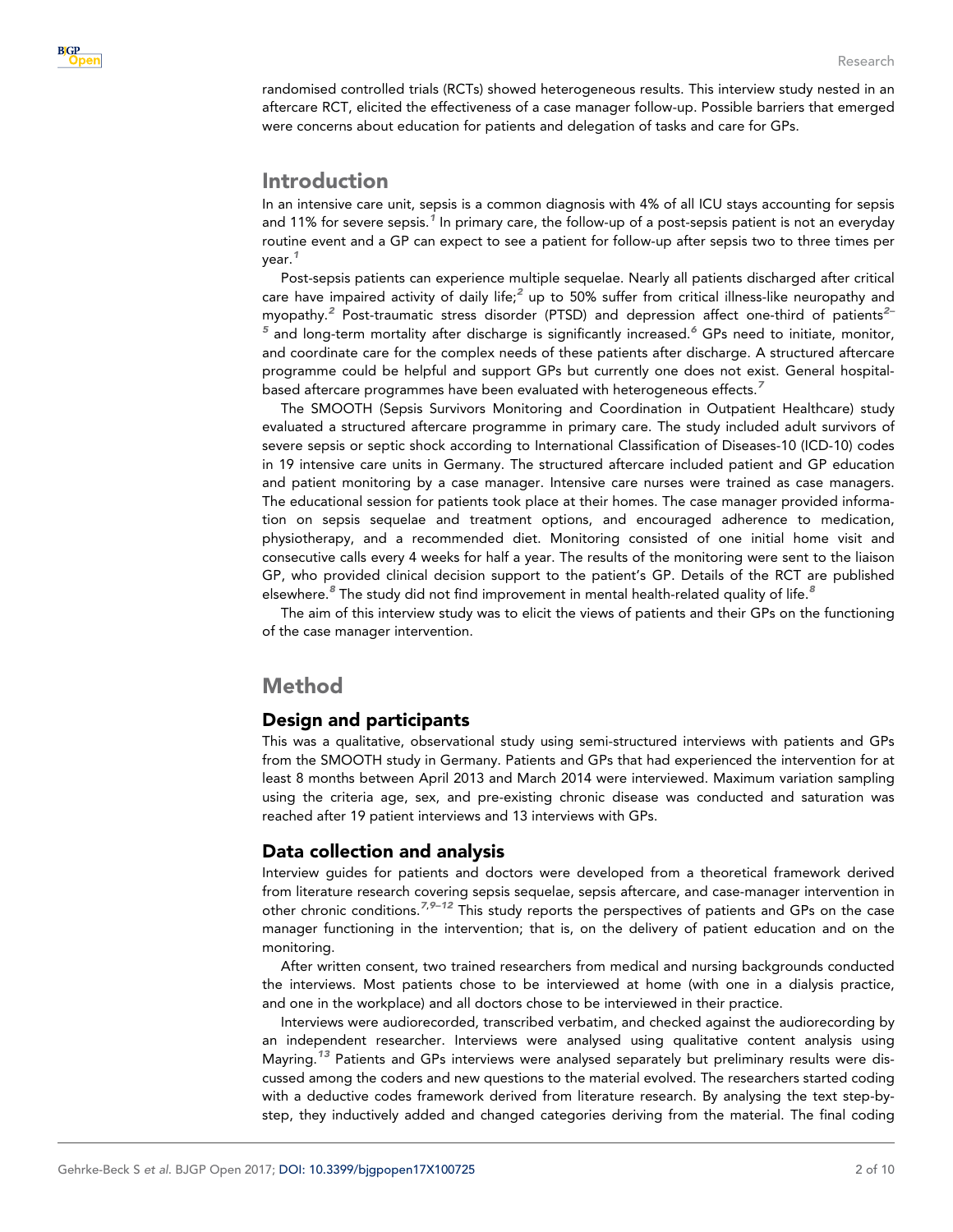| <b>Patient perspective</b>                                             |                                      |                                                           |                                                                                                  |
|------------------------------------------------------------------------|--------------------------------------|-----------------------------------------------------------|--------------------------------------------------------------------------------------------------|
| Patient education Information                                          |                                      | Written information as reference for<br>arising questions |                                                                                                  |
|                                                                        |                                      | Lack of interest                                          |                                                                                                  |
|                                                                        |                                      | Refusal of information                                    | Recall of burdensome memories                                                                    |
|                                                                        | <b>Education session</b>             | No recall of education                                    |                                                                                                  |
|                                                                        |                                      | Effect on health behaviour                                |                                                                                                  |
| Monitoring                                                             | Questioning                          | Safety                                                    |                                                                                                  |
|                                                                        |                                      | Personal attention                                        |                                                                                                  |
|                                                                        |                                      | Encourages personal reflection on<br>health               |                                                                                                  |
|                                                                        |                                      | Inconvenient                                              |                                                                                                  |
|                                                                        |                                      | Recall of burdensome memories                             |                                                                                                  |
|                                                                        | Care                                 | Helpful talking                                           |                                                                                                  |
|                                                                        |                                      | Practical help                                            |                                                                                                  |
|                                                                        |                                      | Lack of practical support and direct<br>help              |                                                                                                  |
|                                                                        | Feedback of results                  | Feedback not noticed                                      |                                                                                                  |
|                                                                        |                                      | Feedback noticed, not discussed with<br>GP                |                                                                                                  |
|                                                                        |                                      | Results discussed with GP                                 |                                                                                                  |
|                                                                        |                                      | GP considered monitoring results<br>irrelevant            |                                                                                                  |
|                                                                        |                                      |                                                           |                                                                                                  |
|                                                                        |                                      |                                                           |                                                                                                  |
|                                                                        | Considered unnecessary               |                                                           |                                                                                                  |
|                                                                        | Patient autonomy<br>improves GP care |                                                           |                                                                                                  |
| <b>GPs'</b> perspective<br>Patient education Not noticed<br>Monitoring | Effects on care                      | Enhances patient wellbeing                                |                                                                                                  |
|                                                                        |                                      | Additional medical information                            |                                                                                                  |
|                                                                        |                                      | Unnecessary for uncomplicated<br>patient                  |                                                                                                  |
|                                                                        |                                      | Not time saving                                           |                                                                                                  |
|                                                                        | Delegation                           | Personal patient contact necessary                        |                                                                                                  |
|                                                                        |                                      | Time and money expenses                                   |                                                                                                  |
|                                                                        |                                      | Burden for patients                                       |                                                                                                  |
|                                                                        |                                      | Benefits of delegation                                    | Additional perspective                                                                           |
|                                                                        |                                      |                                                           | Additional home visit                                                                            |
|                                                                        |                                      |                                                           | Active questioning                                                                               |
|                                                                        | Implementation of<br>therapy         | No problems                                               | Problems expectes in similar patients in different circumstances<br>(location, insurance status) |
|                                                                        |                                      | Financial strains                                         |                                                                                                  |
|                                                                        |                                      | Problems of avaibility                                    |                                                                                                  |
|                                                                        |                                      | Problems of transport                                     |                                                                                                  |

framework (Box 1) was applied to all interviews. Intercoder reliability was assessed in two interviews in each group. Quotations were translated to from German to English for this article.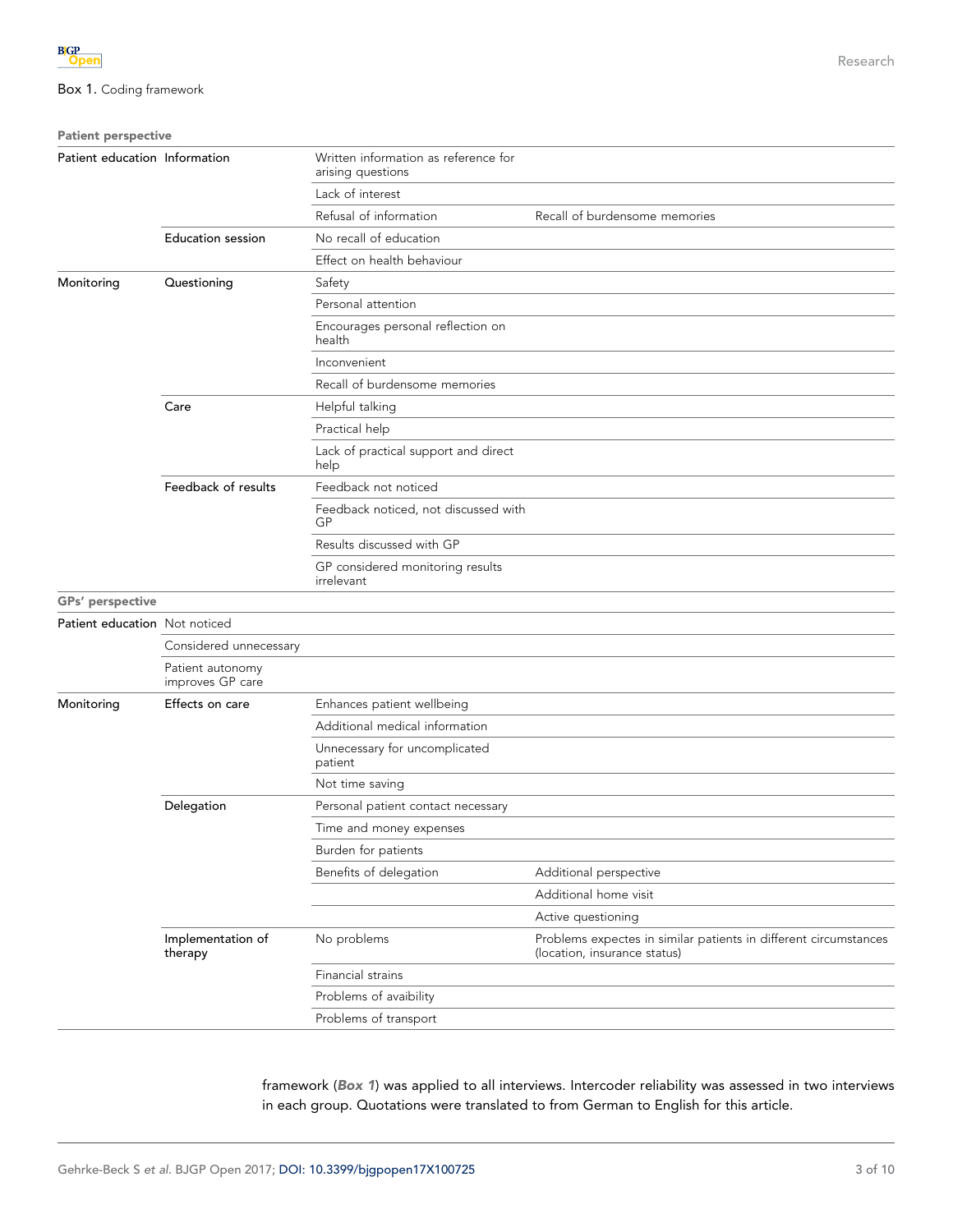## Results

## Study population

Nineteen patients and 13 GPs were interviewed (see Table 1 for participant characteristics). Patient interviews lasted 18–67 minutes (mean 39 minutes), interviews with GPs lasted 12–28 minutes (mean 20 minutes).

## Patient education: the patient perspective

Some of the patients interviewed did not remember the education session or any information given to them at all, even when they were reminded of the circumstances. Of those who could recall the education session or the manual being handed over, some stated a lack of interest, as they felt quite well again:

'That wasn't necessary. Don't know what they wanted with it. Don't have a clue. Well, as I didn't feel bad.' (P11)

Some even refused the information that was given to them. They felt burdened as the issue of their illness was picked up again and made them remember their time at the intensive care unit:

'Yes, I got a manual ... it was somehow just too much for me then.' (P14)

Some patients appreciated the information given in the education session and used the written manual provided later on as a source of information when needed:

'The manual is very important to me. It's in the living room. In case I want to look something up. And if I am unsure — I often get it out.' (P10)

Some reported changing their health behaviour after they got more information and as a consequence, got more involved in the treatment of their illnes:

'... with regard to that I may say that some things got to me, so I started again to rebuild me, especially regarding food, when it wasn't tasty what should I say? You just eat five meals. Yes, you just eat five meals then. Ok.' (P16)

## Patient education: the GP perspective

Some of the GPs interviewed did not know about or notice the patient education:

'Well, I don't know if he got some education ... did I get any reports?' (GP2)

Some considered patient education in this context as unnecessary, as patients were feeling well again or were well informed beforehand. A few GPs noticed theirs patient were well informed because of the education given to them by the case manager and acknowledged that it made the treatment easier:

'I found that unusual, that he was so well-informed. I appreciated that. Well, that really helps.' (GP9)

Table 1. Participants characteristics

|                                              | <b>Patients</b> | GPs        |
|----------------------------------------------|-----------------|------------|
| Total                                        | 19              | 13         |
| Male                                         | 12              |            |
| Female                                       |                 |            |
| Mean age (range), years                      | 61 (42-84)      | 54 (41-64) |
| Mean time working in practice (range), years | $-(-)$          | $19(9-33)$ |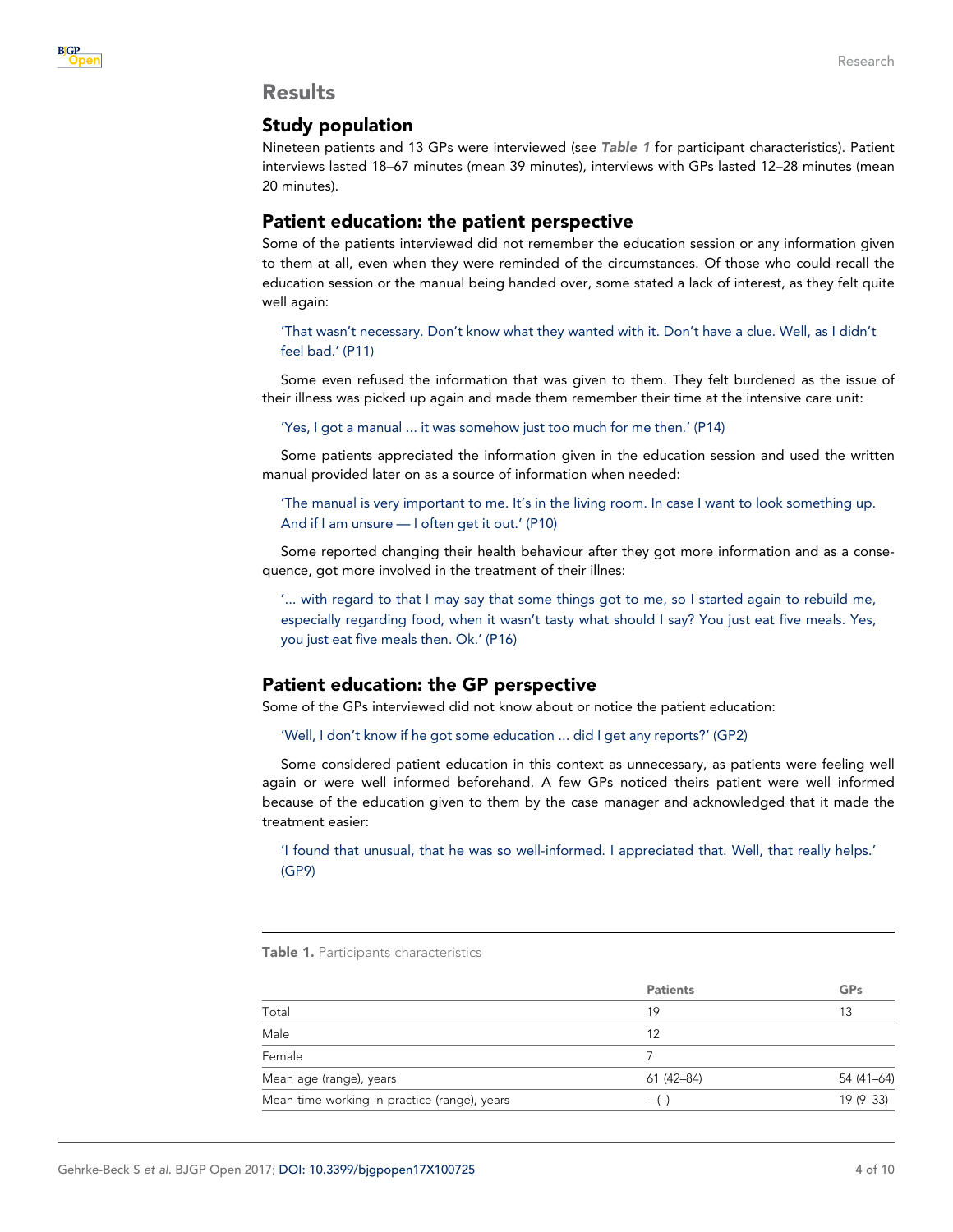## Case manager monitoring: the patient perspective

Patients' views of case manager monitoring concerned the monitoring visits and phone calls and the consequences they experienced in their care.

## Experiences of questioning

Some patients reported that the repeated questioning by the case manager made them feel safe:

'That was reassuring to me. That was reassuring — I felt in good hands.' (P2)

And that they received personal attention:

'Somehow, that was pleasant, as I was still at home, I still was on sick leave, when she phoned and asked whether I had half an hour. That was, well, somehow nice. I would say.' (P13)

Some patients explained that the repeated questions made them think more about their health issues:

'I could reflect on my own then, how I really felt. For that, it wasn't bad actually ... well, I considered it helpful. For me as a patient.' (P18)

A few stated irritation with the monitoring process as it was inconvenient to them:

'There was a short time, it simply was annoying to me. Yes. Let's be honest. It was annoying to me.' (P1)

Some found the monitoring wearing as they did not want to talk about their illness and did not want to be reminded of their time spent in the intensive care unit:

'As I wanted to get done with it — well, that was always refreshed again, I had that feeling. As I said, I was sometimes so irritated, not with the woman, but as I didn't want to talk about it anymore.' (P13)

#### Experiences of care

Some patients felt cared for with the case manager monitoring as talking about their health issues and the counselling taking place was helpful:

'It was pleasant, that one could talk to someone else, too. As sometimes I, as before Christmas, when sometimes I start again a depressive phase ... that there is another someone. That helped me.' (P15)

Some got practical support from the case manager in sorting out organisational matters:

'When I approached her ... when I had problems ... with [prolonging my] sick leave. Yes, and then she at once was willing [to help me] to get a letter and a report written from.' (P2)

A number of patients felt that the questioning only occurred to get study data and did not see the benefit of monitoring for them. They felt a lack of care and missed practical support:

'The woman, from the study, you could tell her: look, I have a problem since then, yes. And she passed it on and I told her: my hip is aching. She passed that on. But there was nothing that was done.' (P14)

## Feedback to GPs

Many patients did not notice that the results of the case manager monitoring went back to their GP so that they could adapt treatment:

'The feedback and the advice you were asking about I have noticed nothing, nothing negative, nothing positive. I would have liked to notice it, one way or another.' (P7)

Some knew, that their GP got information from the study but that was not discussed with them: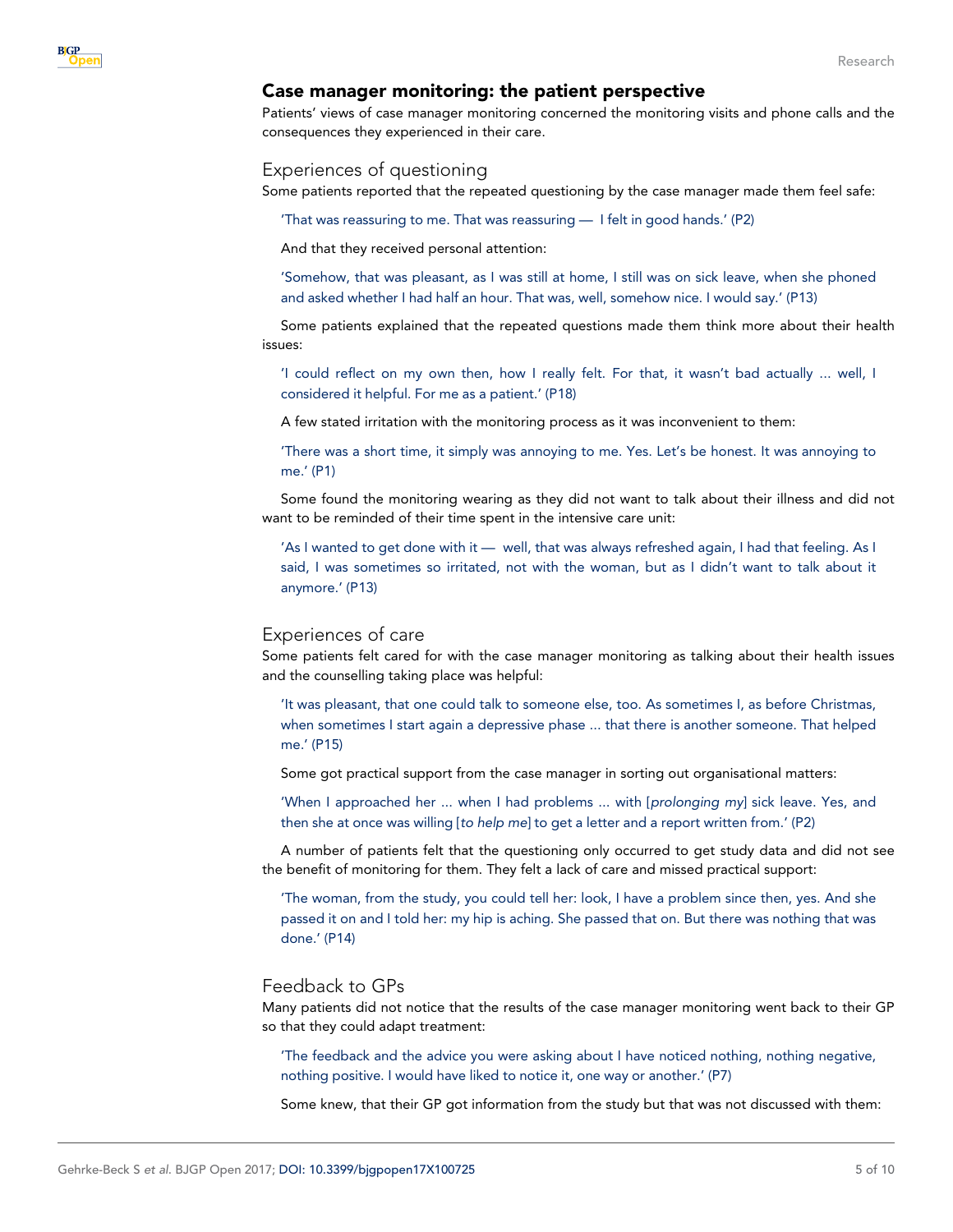'Yes, he has these SMOOTH study papers lying around. I went last week to see him. Then I saw that paper lying around.' (P3)

A few patients said that results were discussed with them:

'She always said when I was there: yes, it arrived and actually everything was ok. There were no aspects that suggested that something should be done.' (P18)

Some reported that the GP felt the monitoring was unnecessary:

'Yes, he told me the lady [case manager] was there. And then he died laughing at the many questions.' (P10)

## Case manager monitoring: the GP perspective

GPs reported that three main aspects of case manager monitoring evolved: effects, delegation, and problems of implementation of advised therapy.

#### Effects of regular case manager monitoring

A number of GPs assumed their patients felt cared for and safe when being monitored by a case manager and that that may help them getting better:

'I do think so, I do think so, because it gave her some safety and kept her grounded, that simply there is somebody who pays attention and she knew, she comes again and that was enhancing her quality of life I think.' (GP5)

Few GPs reported gaining additional information from the monitoring that was helpful for guiding or initiating therapy and that may have been missed otherwise:

'At one point, it happened, I believe, the patient had more severe pain and that came as feedback from the study, the red flag came and what should I do ... I must say, that I am not very keen on home visits and the patient, as I said, wasn't mobile really. There was the contact with his wife and I went there when it got worse. But she didn't report about that and he did not phone up here either and say, you have to come.' (GP11)

Some GPs considered the monitoring unnecessary, as their patient had an uncomplicated course of disease:

'No, nothing at all. Everything was calm and uncomplicated. Basically, after the rehabilitation therapy everything was uncomplicated and after that it remained uncomplicated ... yes, well, he was really like he was before.' (GP10)

Some considered the monitoring by a case manager as generally ineffective, as they felt that this task could not be delegated and they could rely only on what they see themselves:

'... well, I think it doesn't release me from my duties, well, for the patient it is certainly pleasant ... I'd say for me as a GP ... what the colleague did there, the talking, is detailed and specific for that condition, but well, I think, basically one doesn't absolutely need it.' (GP5)

#### Concepts of delegation

Some GPs expressed that any history taking and examination could only be done by doctors as the personal contact with the patient is most important:

'I take all histories myself, the patients then can relate to me ... and I know how the patient is. One also gets to know the character during the history taking and now when I only get a paper from somebody else, which is very thorough ... I am not interested in that.' (GP6)

Some noted the financial and time costs of the case manager monitoring:

'We just don't have the time to read through such folders for each patient .'(GP6)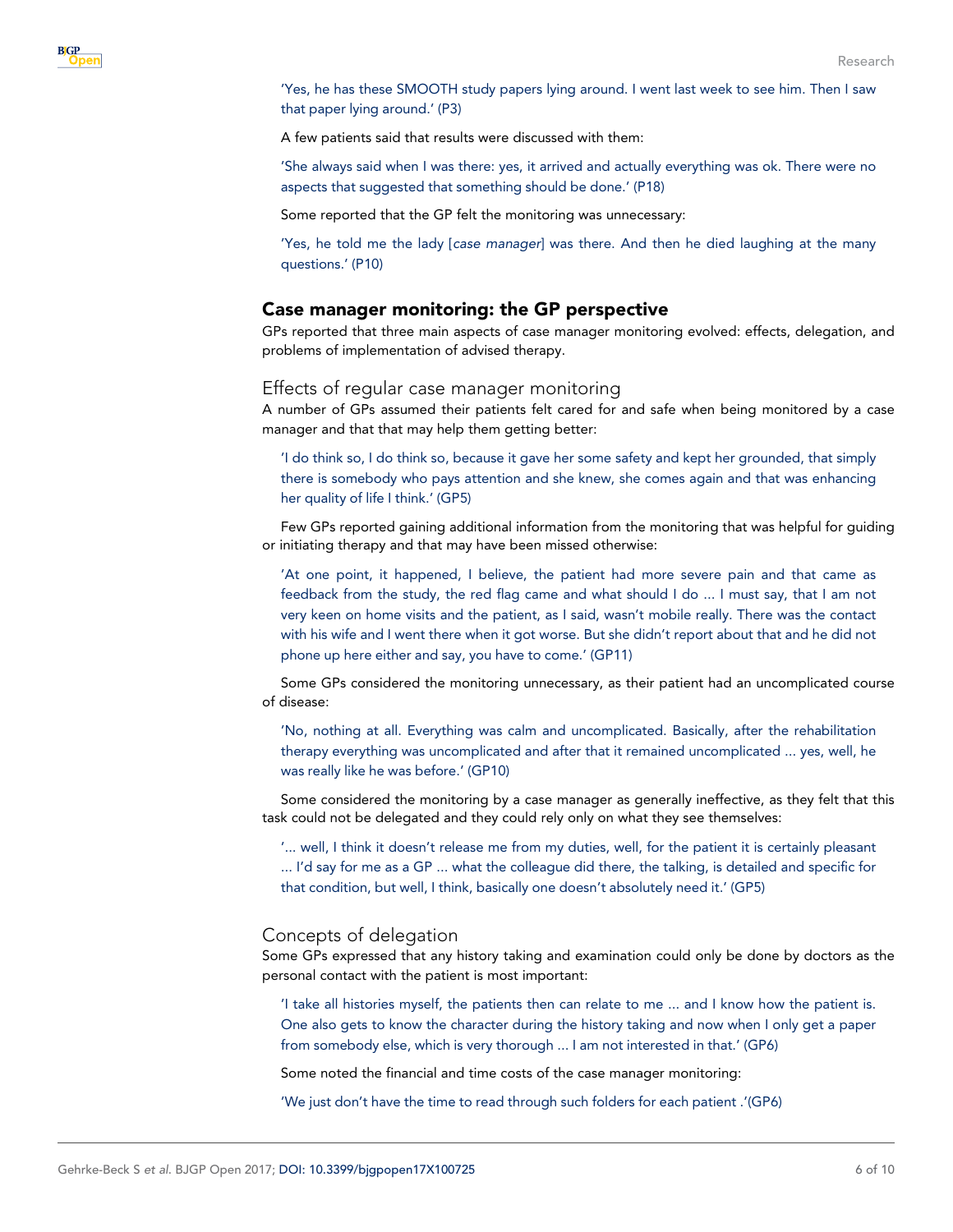One GP mentioned a possible burden for patients when an additional person is involved in their care:

'Mostly, that [involvement of another person] is an excessive demand for elderly people and they feel it is a burden and don't want that.' (GP12)

Some GPs saw the benefits of involving a case manager in the follow-up of patients. Advantages they mentioned were a different point of view, additional home visits, and active questioning:

'Yes, well, its probably not wrong to ... that patients are monitored long-term and also questioned even independently or just independently from the doctor, because the doctor has a certain point of view, especially when he has known the patient a long time, well ... this external business ... can bring a new aspect to the matter. Well for the patient, it is, I believe, not wrong, such long-term-monitoring.' (GP11)

#### Implementation of therapy

A number of GPs reported no problems in implementing the therapy necessary for patients following sepsis. Some added that this was the case if the patient was uncomplicated, privately insured, or because the practice was situated in a big city, but they assumed that there may have been problems otherwise:

'Here in Berlin we are lucky, we have psychological care available and rehabilitation care, we have everything readily available here in Berlin. We are better off than a rural GP in [small town], where I come from.' (GP10)

Some GPs reported financial limitations. German GPs have a limited budget for medication and physiotherapy and some found it difficult to care for those patients within these boundaries:

'When it comes to physiotherapy, speech therapy, occupational therapy even when she has a severe critical illness, we are left alone, well that is for me the biggest problem ... that we really want to treat the severely ill patients well and according to guidelines and that we don't have the possibility to do it.' (GP1)

Some mentioned problems finding a psychotherapist or rehabilitation clinic for their patient:

'Well, he still has a post traumatic distress syndrome and he still is looking for a psychologist. I believe, he has now found one, but it isn't definite, it is only a trial appointment. Here ... it is very difficult to find something. (GP4)

Some experienced problems with transport for patients who were not able to walk:

'As I said, [the patient] needs a rollator and a daily walk to physiotherapy is not reasonable for him, this they don't understand, well, normally he should, there is an outpatient rehabilitation programme in ... street, he would need to get transport there daily forth and back ...' (GP2)

# **Discussion**

## Summary

This qualitative study gained insights from patients and GPs into the case manager function in a programme for post-sepsis aftercare. Some patients reported a benefit from the patient education. Some changed their health behaviour and GPs noticed well-informed and motivated patients. Other patients had no recall of the education session. Reasons for that were not clarified completely, but problems brought up by patients were subjective and therefore some showed a lack of interest and a refusal of more information as it would bring back memories of their illness. Psychological burdens (such as PTSD or depression) may have hindered some patients from benefitting from patient education.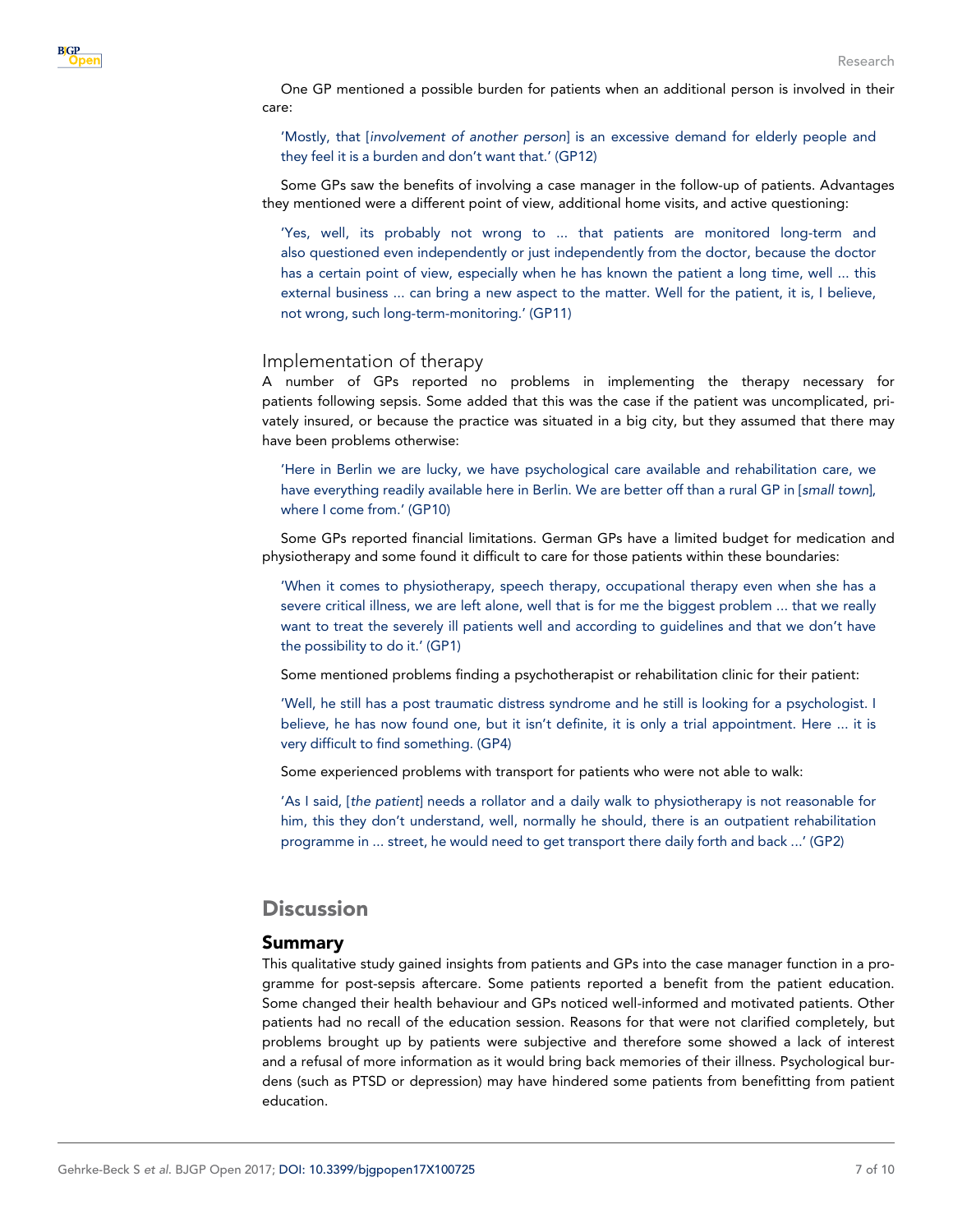Patients and GPs appreciated the feeling of safety and personal attention provided by the monitoring of a case manager. As with patient education, some patients felt burdened with the repeated questioning as it recalled the difficult times of their illness. Some patients expressed the wish for more practical support with organisational issues Also, some GPs experienced organisational difficulties with the implementation of therapy.

GPs' views on the delegation of monitoring tasks to a case manager were heterogeneous. Feedback of the monitoring results back to the GP and benefit for their treatment was not clear for a number of patients. While some GPs acknowledged the potential benefits and few received additional information about their patient in the study, some felt that the personal contact with patients could not be delegated and therefore considered the case manager monitoring unnecessary.

## Strengths and limitations

This study combined data from patients and GPs and therefore explored the phenomena from two perspectives. Socially desired answers may introduce bias, however it was observed throughout the interviews that patients and GPs felt free to criticise the interventions.

In the RCT, GPs were recruited when their patient was included in the study and few GPs refused. Some GPs declined an interview due to lack of time or interest, which may have caused selection bias of motivated GPs. Most patients did not give reasons for not taking part in an interview; they may have declined because they were still psychologically distressed, or because of time constraints and financial restrictions, so therefore a selection bias of healthier patients is also possible.

## Comparison with existing literature

An appreciation of case manager follow-up by patients and GPs has been found in other studies investigating case manager programmes in other chronic diseases and frail older people.<sup>[9](#page-8-0),14-16</sup> Feelings of safety and control are expressed by patients in those programmes. Practical support by the case manager giving advice or solving practical problems, is experienced by patients in other studies<sup>[14](#page-9-0)</sup> and some of the patients in the SMOOTH trial. However, some patients in the current interview study wished for more practical support and felt left burdened with organisational issues; for example, organising specialist care. Similar experiences are expressed by patients in another sepsis aftercare study: patients in that trial considered that monitoring was a mere data col-lection with no benefit for their therapy.<sup>[17](#page-9-0)</sup> Problems with access to specialist care and follow-up treatment are also described in other studies.<sup>[15](#page-9-0),[18](#page-9-0)</sup> It is possible that a lack of therapeutic consequen-ces resulting from the case manager monitoring contributed to the SMOOTH RCT<sup>[8](#page-8-0)</sup> showing no improvement for patients. This may be due to either ineffective communication of results back to the GPs or difficulties in initiating appropriate therapy, such as problems with access to specialist care.

Some of the interviewed patients felt uncomfortable with the patient education and the monitoring questioning as it reminded them of their time at the intensive care unit. They preferred not to stir up their memories of the severe illness. PTSD is common in sepsis survivors<sup>[19](#page-9-0)</sup> and therefore, psychological burdens might be prevalent in a fair number of sepsis survivors. In another intervention study, the nurses conducting a monitoring intervention reported that they felt like they were intrud-ing, when asking their questions.<sup>[17](#page-9-0)</sup> Still, patient education should be available for all patients, as lack of knowledge and understanding of sepsis and the sequelae was shown to be common in patients and their care givers and is considered to be a barrier to adequate help seeking.<sup>[18](#page-9-0)</sup> Patients who did not feel ready to receive information about their illness and thereby enhance autonomy and involvement in their treatment may have impaired effectiveness of patient education in the SMOOTH trial.

## Implications for research and practice

The findings of this study provide information for GPs caring for post-sepsis patients and may support the planning of new interventions for sepsis aftercare.

This study shows that aftercare for patients following sepsis needs special consideration as psychological and physical sequelae are both common and need to be addressed. PTSD and depression are often not apparent and readily reported by the patient. In this study psychological distress was a barrier for some patients to get necessary information about their illness and to accept regular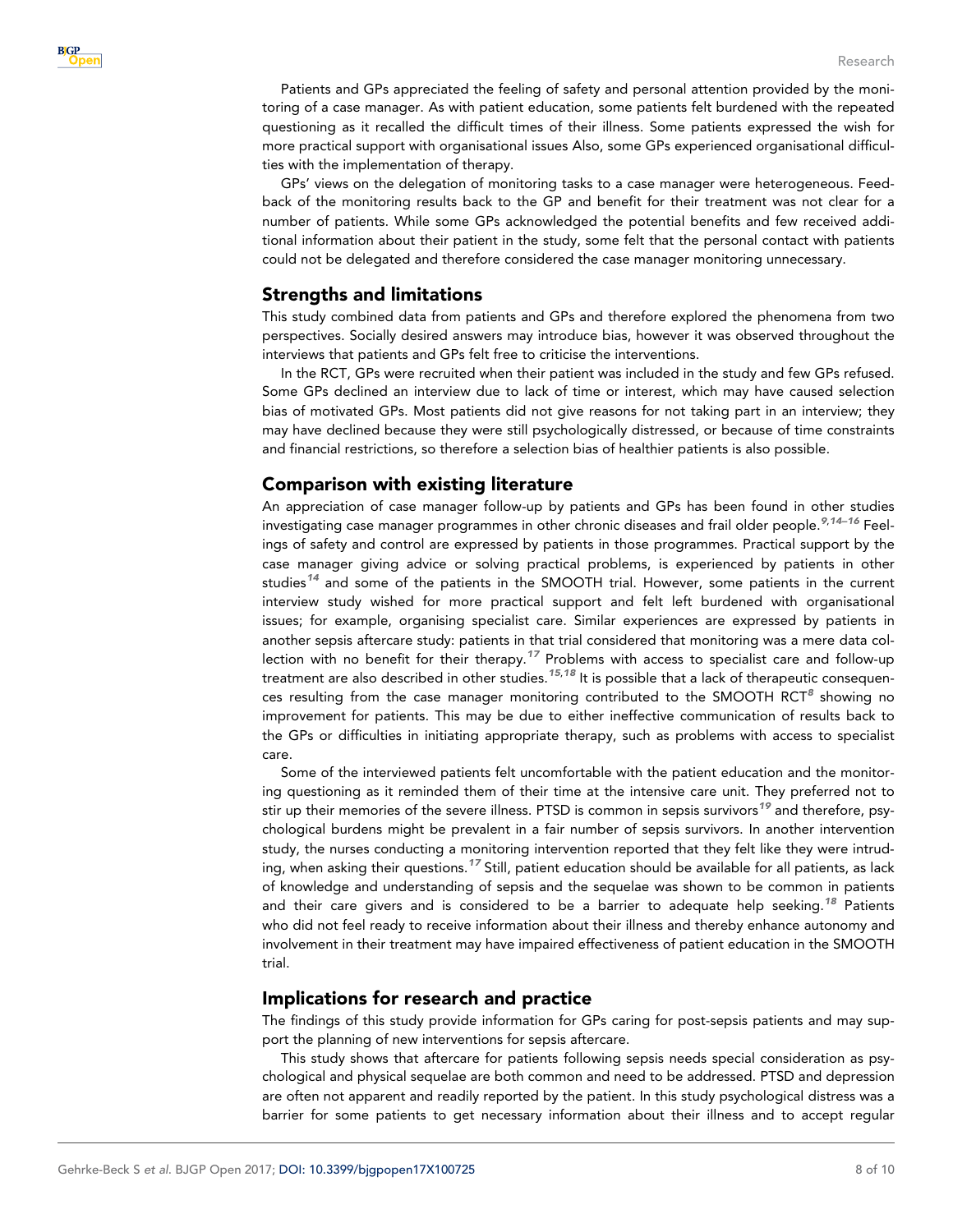<span id="page-8-0"></span>monitoring. Therefore, it is essential for GPs to understand and recognise psychological and psychiatric critical illness sequelae and address them. The availability of psychotherapy could also be a problem, as reported by some GPs in this study.

Researchers that plan aftercare schemes for post-sepsis patients should develop interventions to deal with existing psychological burdens such as PTSD. Tackling that condition could improve quality of life and enable patients to become more actively involved in their treatment and follow-up.

The effects of the monitoring by a case manager were assessed heterogeneously by the GPs. The patients' experiences of the monitoring visits were mainly positive, but did they not notice effects on the GP care. Future interventions could involve making the results and the feedback more transparent. The monitoring results and feedback from the case manager could be sent additionally to the patient to increase transparency.

Some GPs in this study were reluctant to delegate, however in Germany delegation of patient contacts to a nurse or nurse practitioner is unusual and rarely done. A few GPs saw this as an advantage as they got additional and helpful patient information from the case manager; those GPs valued the monitoring highly. The quantitative data of the trial suggest that GP therapy was rarely altered by monitoring results. In the UK and US, as delegation of follow-up to qualified nurses or nurse practitioners and their involvement in patient care in chronic illness is more common and accepted, case manager monitoring would probably be better accepted and valued by GPs. Communication of results and treatment consequences would possibly be less affected by concerns and reservations of GPs. A better applicability of the intervention in UK and US is therefore likely and could lead to effectiveness by better acknowledging of the monitoring results and more frequent therapy adaptions.

#### Ethical approval

The study was approved by the Ethics Committee of the Universitätsmedicin Charité Berlin (EA4/ 023/13).

#### **Provenance**

Freely submitted; externally peer reviewed.

#### Acknowledgements

With thanks to all patients and GPs that dedicated their time to taking part in the interviews and the case managers for their help to contact patients and the SMOOTH study group.

## References

- 1. Engel C, Brunkhorst FM, Bone HG, et al. Epidemiology of sepsis in Germany: results from a national prospective multicenter study. Intensive Care Med 2007; 33(4): 606–618. [doi: 10.1007/s00134-006-0517-7](http://dx.doi.org/10.1007/s00134-006-0517-7)
- 2. Iwashyna TJ, Ely EW, Smith DM, et al. Long-term cognitive impairment and functional disability among survivors of severe sepsis. JAMA 2010; 304(16): 1787–1794. [doi: 10.1001/jama.2010.1553](http://dx.doi.org/10.1001/jama.2010.1553)
- 3. Desai SV, Law TJ, Needham DM. Long-term complications of critical care. Crit Care Med 2011; 39(2): 371– 379. [doi: 10.1097/CCM.0b013e3181fd66e5](http://dx.doi.org/10.1097/CCM.0b013e3181fd66e5)
- 4. Davydow DS, Gifford JM, Desai SV, et al. Depression in general intensive care unit survivors: a systematic review. Intensive Care Med 2009; 35(5): 796–809. [doi: 10.1007/s00134-009-1396-5](http://dx.doi.org/10.1007/s00134-009-1396-5)
- 5. Davydow DS, Hough CL, Langa KM, et al. Symptoms of depression in survivors of severe sepsis: a prospective cohort study of older Americans. Am J Geriatr Psychiatry 2013; 21(9): 887-897. [doi: 10.1016/j.](http://dx.doi.org/10.1016/j.jagp.2013.01.017) [jagp.2013.01.017](http://dx.doi.org/10.1016/j.jagp.2013.01.017)
- 6. Prescott HC, Osterholzer JJ, Langa KM, et al. Late mortality after sepsis: propensity matched cohort study. BMJ 2016; 353: i2375. [doi: 10.1136/bmj.i2375](http://dx.doi.org/10.1136/bmj.i2375)
- 7. Mehlhorn J, Freytag A, Schmidt K, et al. Rehabilitation interventions for postintensive care syndrome: a systematic review. Crit Care Med 2014; 42(5): 1263–1271. [doi: 10.1097/CCM.0000000000000148](http://dx.doi.org/10.1097/CCM.0000000000000148)
- 8. Schmidt K, Worrack S, Von Korff M, et al. Effect of a primary care management intervention on mental health-related quality of life among survivors of sepsis: A randomized clinical trial. JAMA 2016; 315(24): 2703–2711. [doi: 10.1001/jama.2016.7207](http://dx.doi.org/10.1001/jama.2016.7207)
- 9. Gensichen J, Guethlin C, Sarmand N, et al. Patients' perspectives on depression case management in general practice - a qualitative study. Patient Educ Couns 2012; 86(1): 114–119. [doi: 10.1016/j.pec.2011.02.](http://dx.doi.org/10.1016/j.pec.2011.02.020) [020](http://dx.doi.org/10.1016/j.pec.2011.02.020)
- 10. Gensichen J, Güthlin C, Kleppel V, et *al*. Practice-based depression case management in primary care: a qualitative study on family doctors' perspectives. Fam Pract 2011; 28(5): 565-571. [doi: 10.1093/fampra/](http://dx.doi.org/10.1093/fampra/cmr014) [cmr014](http://dx.doi.org/10.1093/fampra/cmr014)